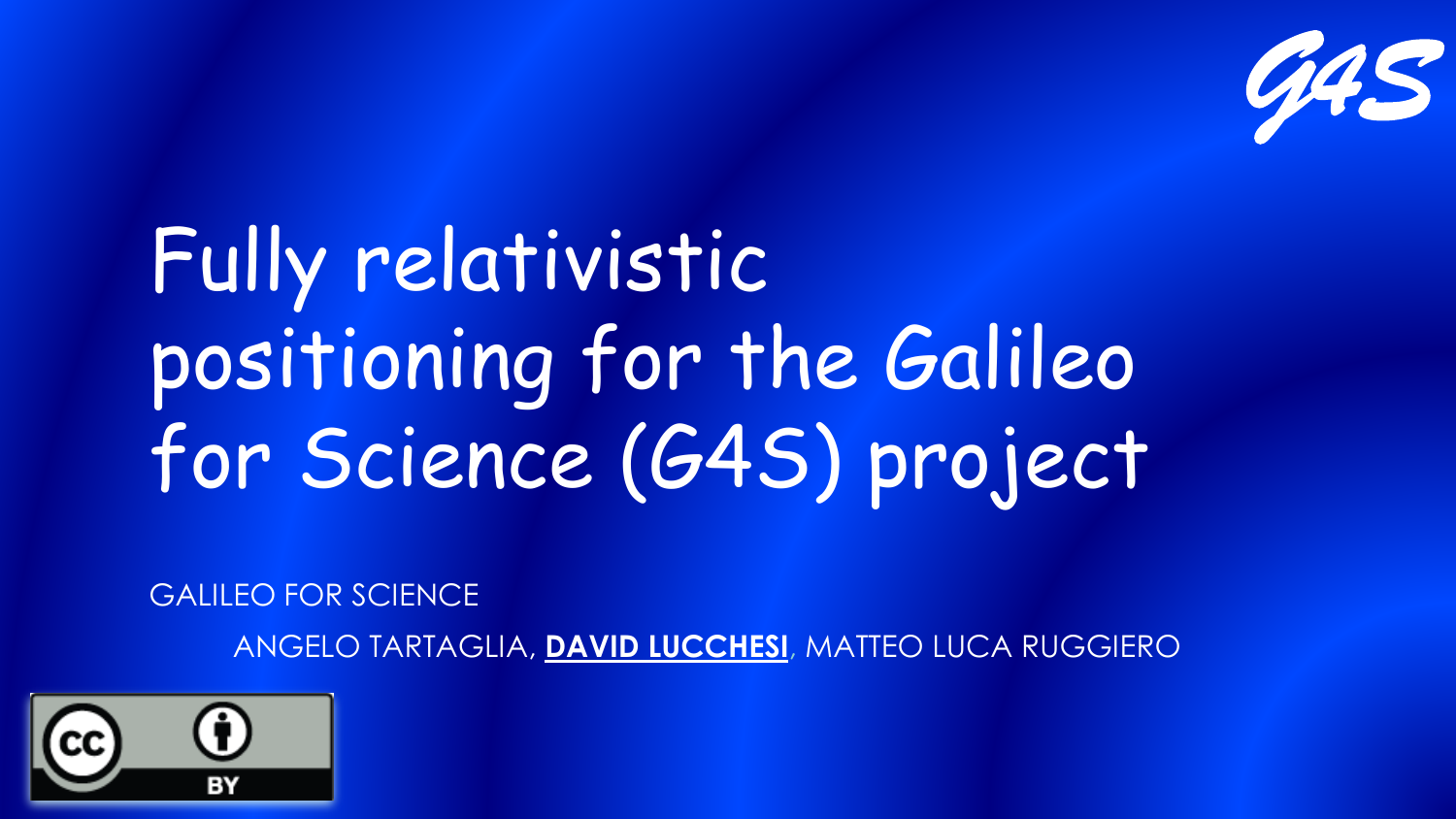## The Galileo for Science project



15/06/2018 EGU - Vienna -<br>15/06/2018 Vienna -

2018



Co-autors and collaborating institutions:

**ASI-CGS MATERA: F. Vespe, E. Rosciano**

**INAF-IAPSROMA: D. Lucchesi, R. Peron,** 

**F. Santoli, M. Visco**

**INFN-LNF FRASCATI : G. Delle Monache**

**POLITECNICO DI TORINO: A. Tartaglia, M. L. Ruggiero** 

The full project is described in another presentation: POSTER X3.105

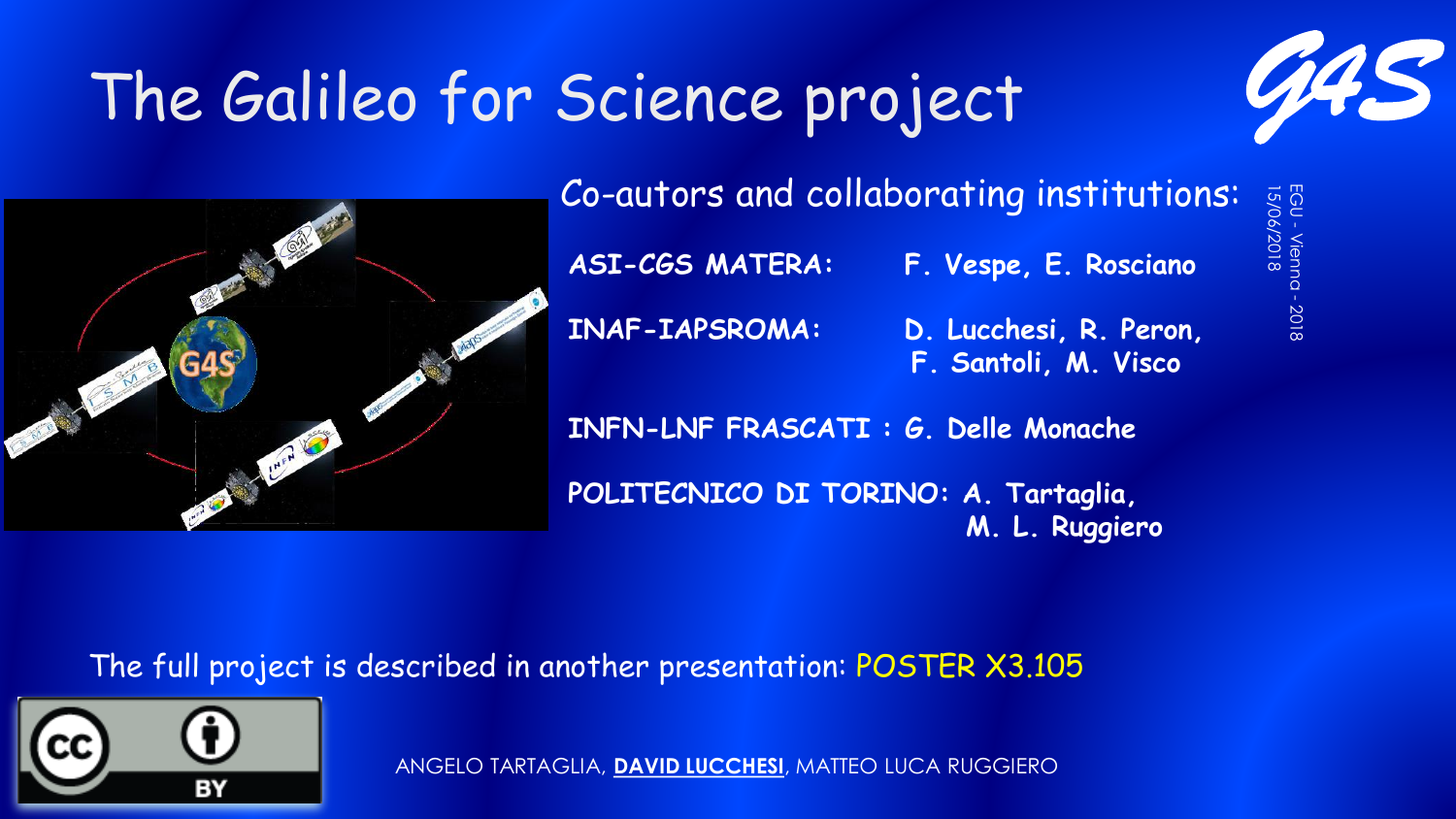## Accurate orbit determination for Doresa and Milena

Use of a Relativistic Positioning System (RPS) based on emitters fixed to the surface of the earth

> This represents a Fully RPS based on the full exploit of Special and General Relativity and on the concept of space-time



In the case of GNSS satellites the positioning is traditional, very close to that of Nautical Astronomy, and the effects of Special and General Relativity are introduced as perturbations, i.e. as corrections to a Newtonian formulation

ANGELO TARTAGLIA, **DAVID LUCCHESI**, MATTEO LUCA RUGGIERO





15/06/2018 EGU - Vienna - 2018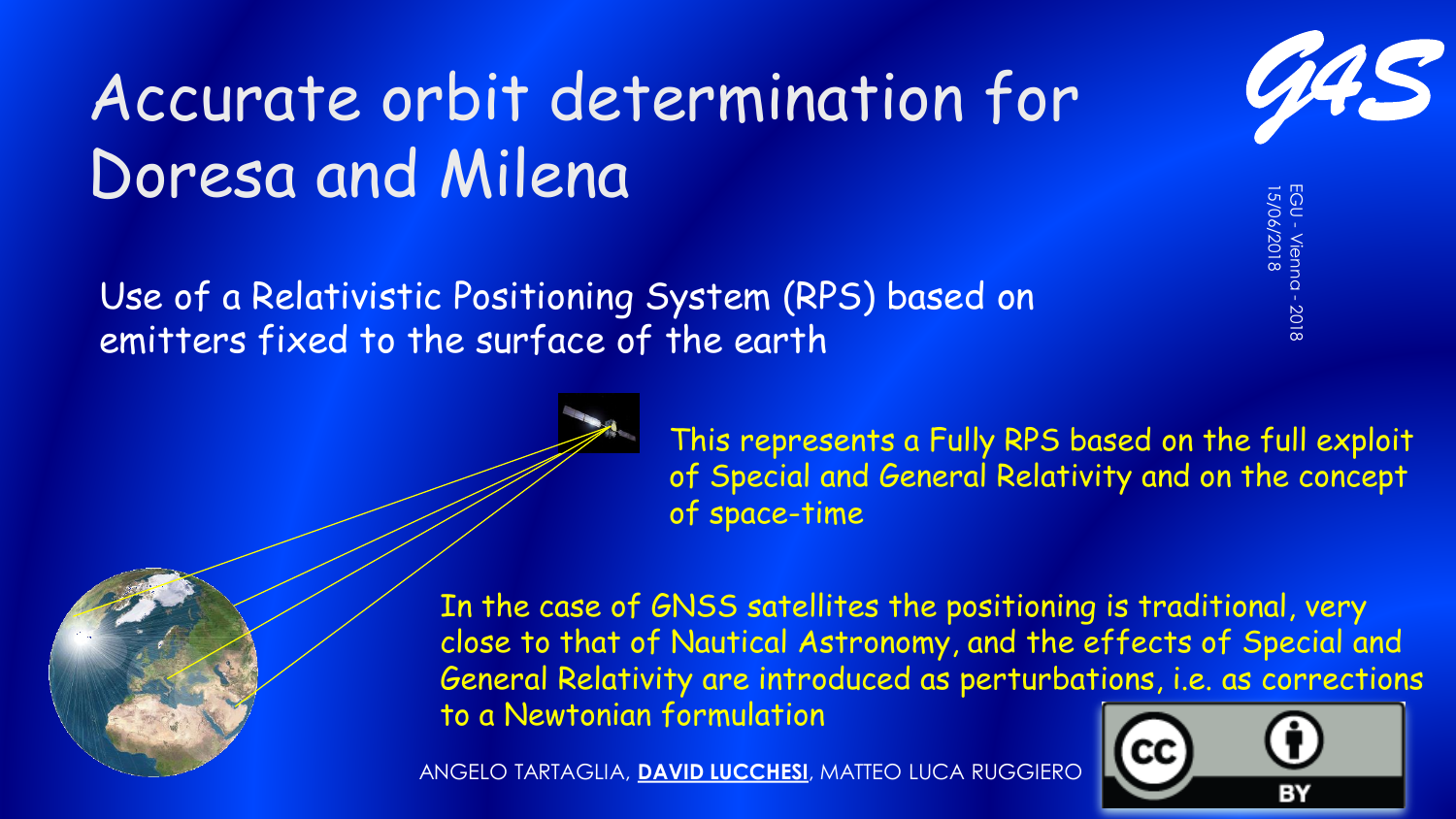## The Principle of the measurement

The counting of the pulses for a set of different emitters whose positions on the earth and periods are assumed to be known, is used to provide null emission, or light, coordinates for the receiver on a satellite

The measurement of the proper time intervals between successive arrivals of the signals from the various emitters is used to give the final localization of the receiver, within an accuracy controlled by the precision of the onboard clock



ANGELO TARTAGLIA, **DAVID LUCCHESI**, MATTEO LUCA RUGGIERO





15/06/2018

EGU -

Vienna -

2018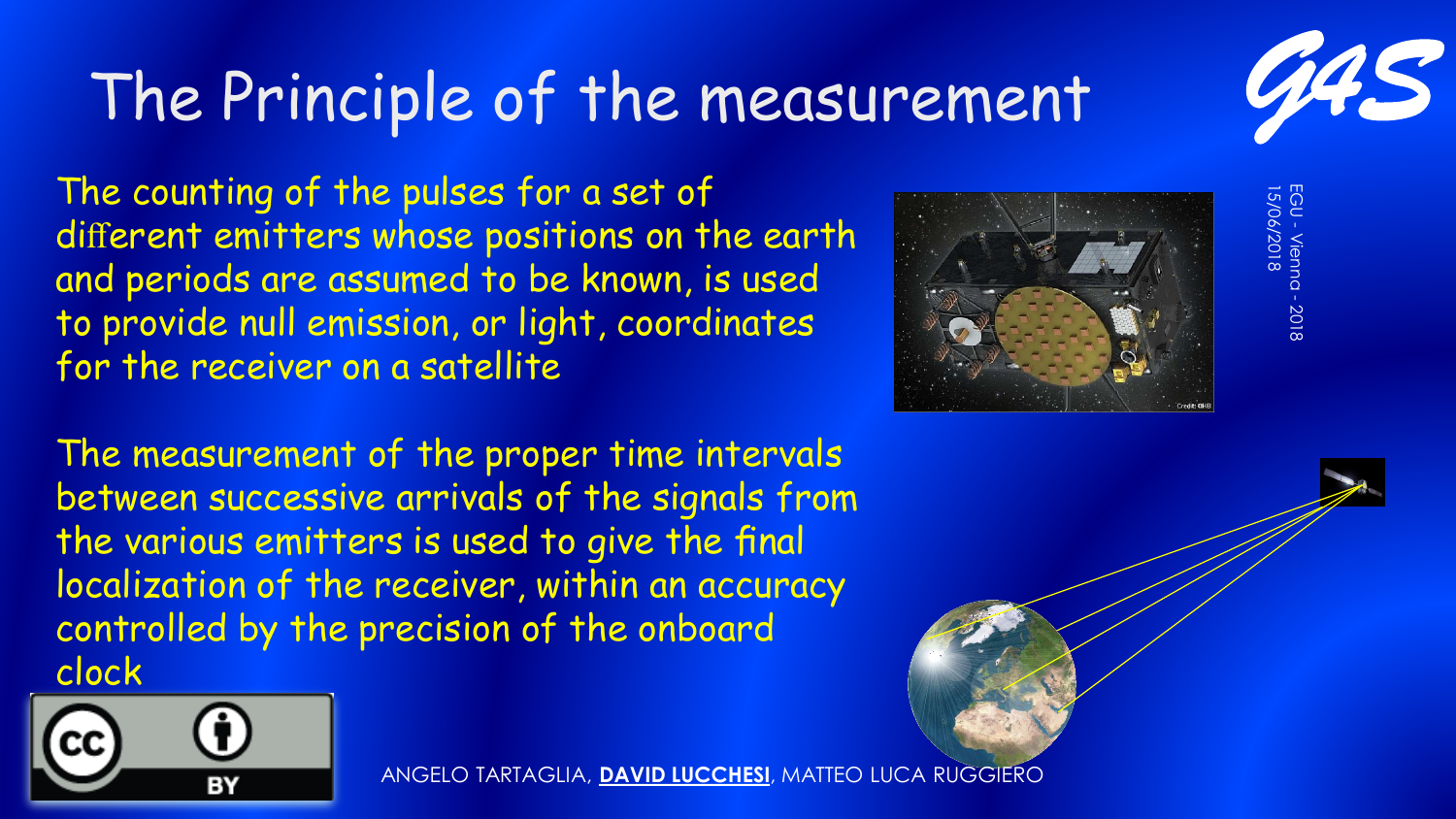#### Null bases for space-time

Null vectors corresponding to the space-time directions of electromagnetic signals emitted from four independent sources comprise a null base

$$
\chi_{aI} = \chi_{bI} = \chi_{cI} = \chi_{d}
$$



*G4S*

15/06/2018 EGU - Vienna -<br>15/06/2018 Vienna - 2018

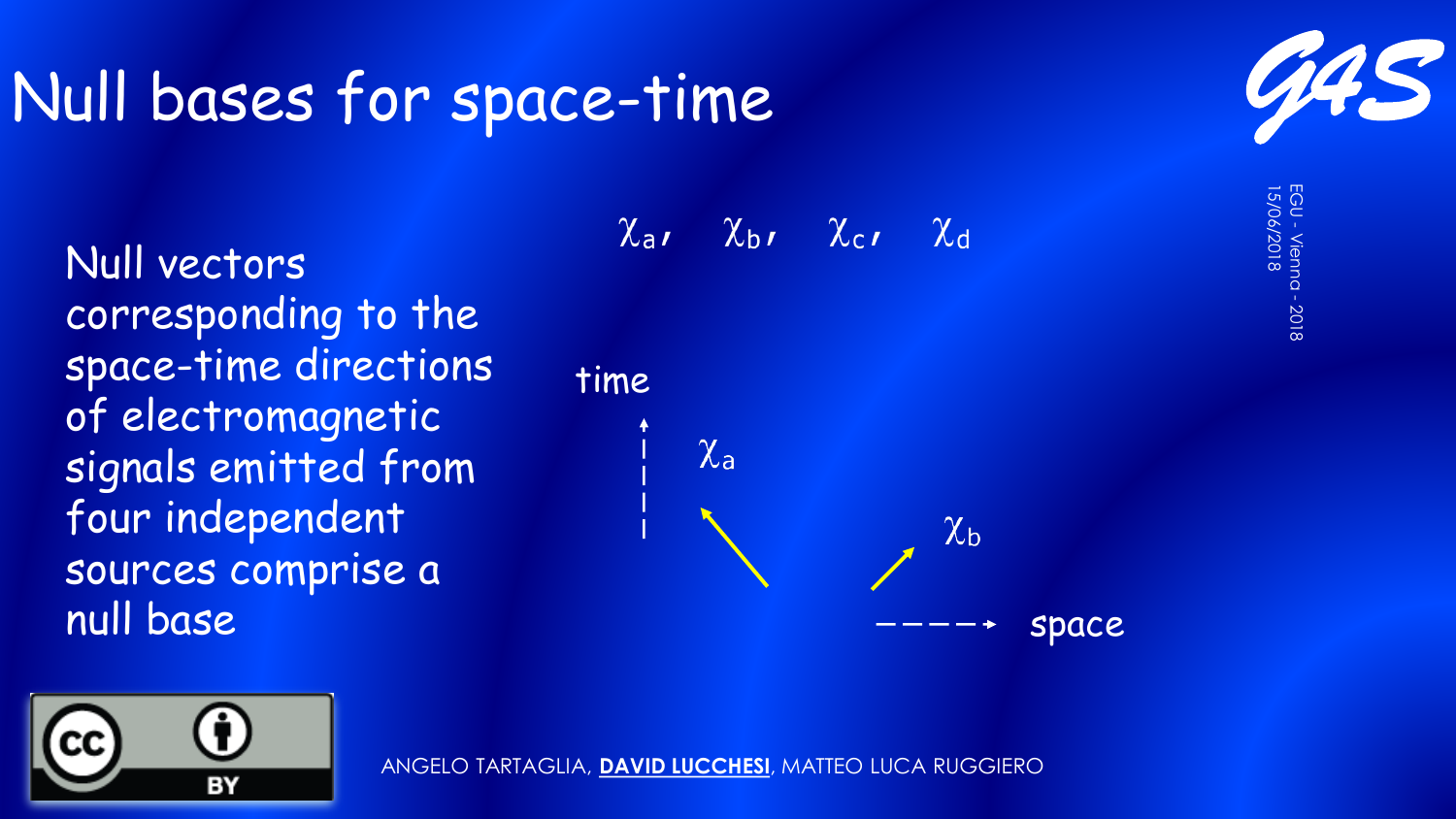#### A position in space-time in terms of null wave-vectors



*G4S*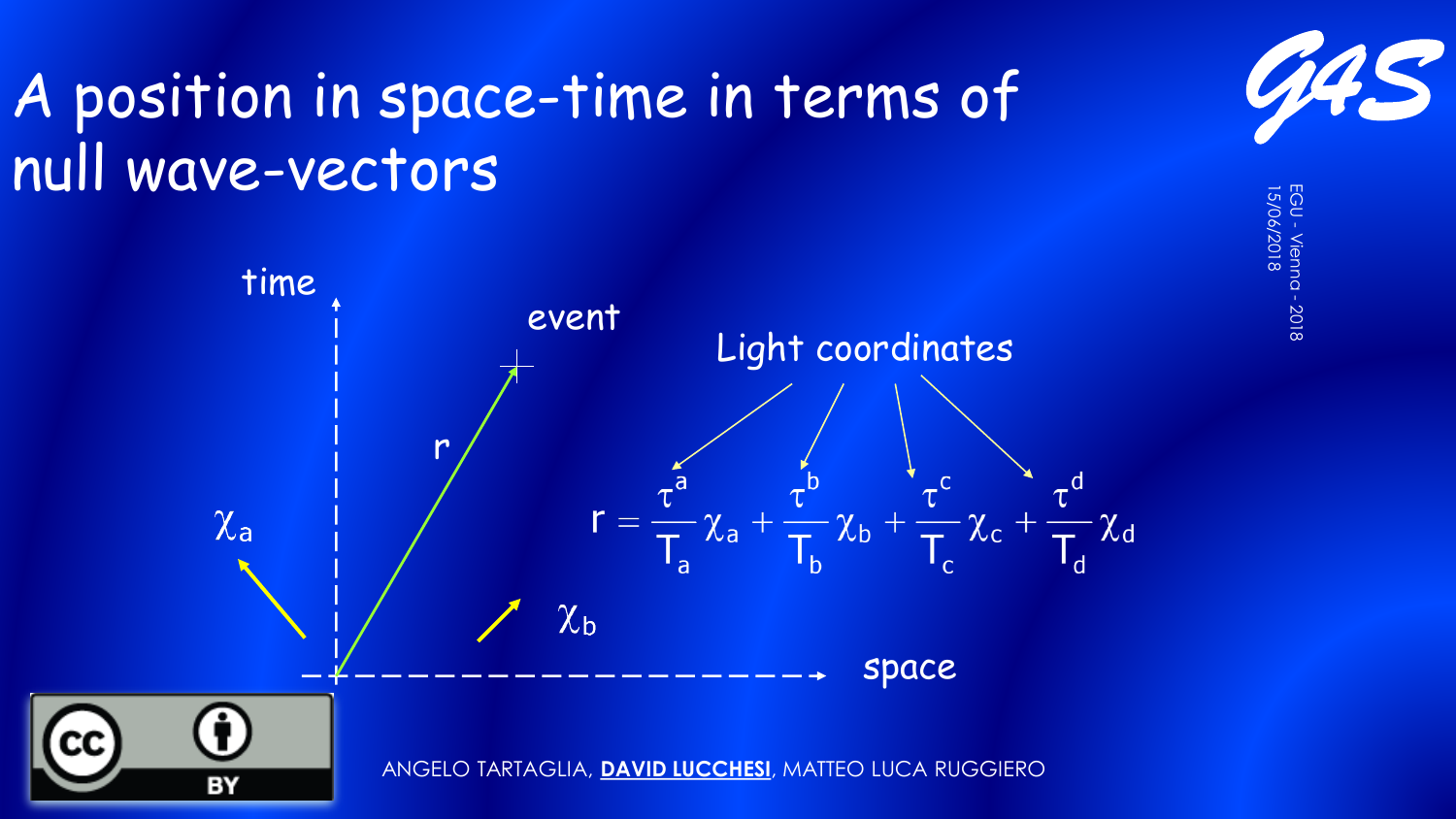## Wavevectors in terms of an ordinary timelike base

Null geodesics have null tangent wave-vectors

$$
\chi = cT(1, \cos \alpha, \cos \beta, \cos \gamma) = cT(1, \hat{n})
$$
  
\nDirection cosines  
\nPeriod of the signal



ANGELO TARTAGLIA, **DAVID LUCCHESI**, MATTEO LUCA RUGGIERO



15/06/2018 EGU - Vienna - 2018

 $\gamma^2=0$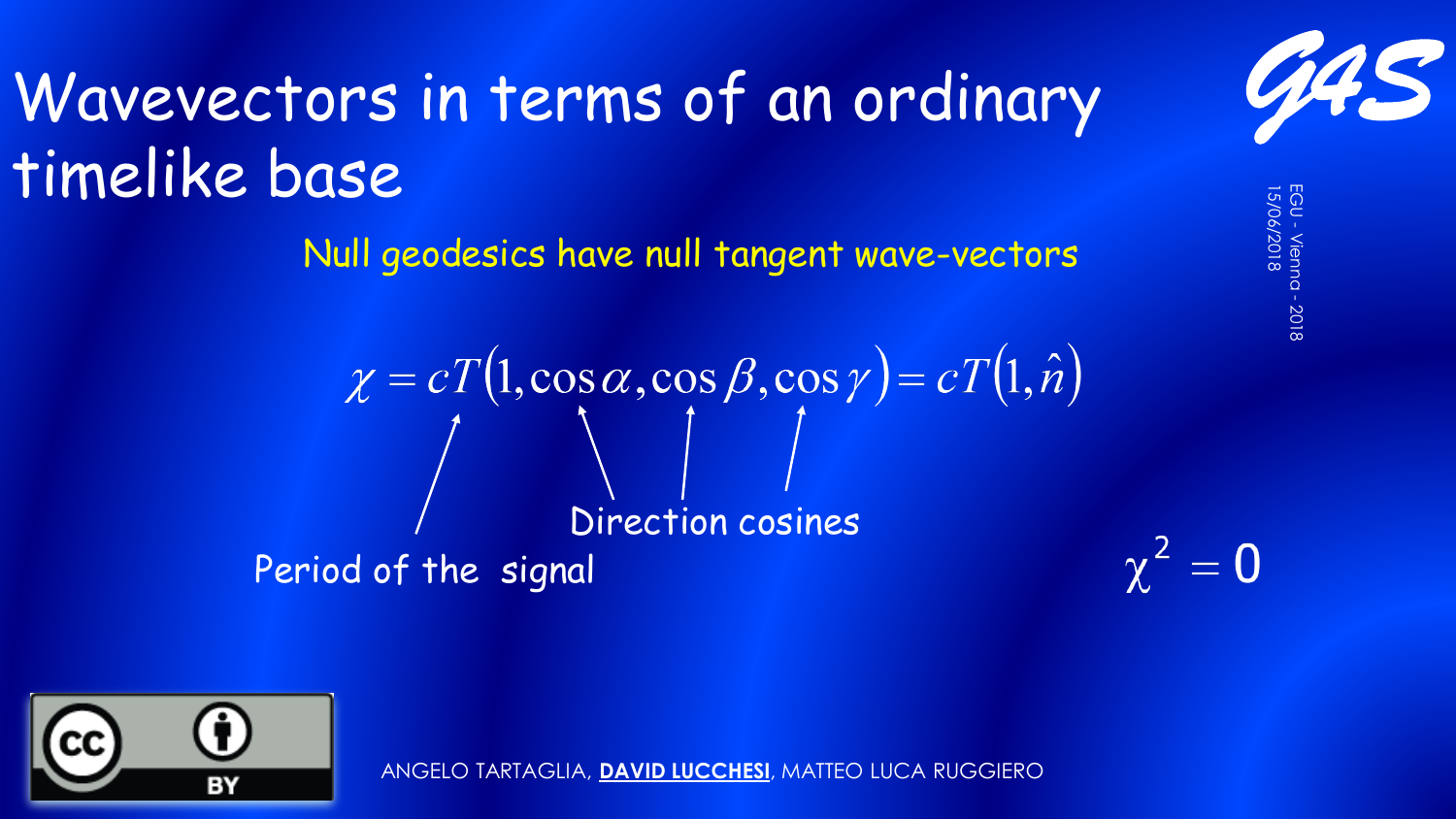# Null wave fronts

Null hyperplane (in flat space-time and source at infinity)

$$
-\varpi^{abc}=\epsilon^{abcd}\chi_d
$$

15/06/2018 EGU - Vienna - *G4S*

2018

 $\chi_{\mathsf{d}}$  $\sigma^{\rm abc}$ Null hypersurface in three dimensions

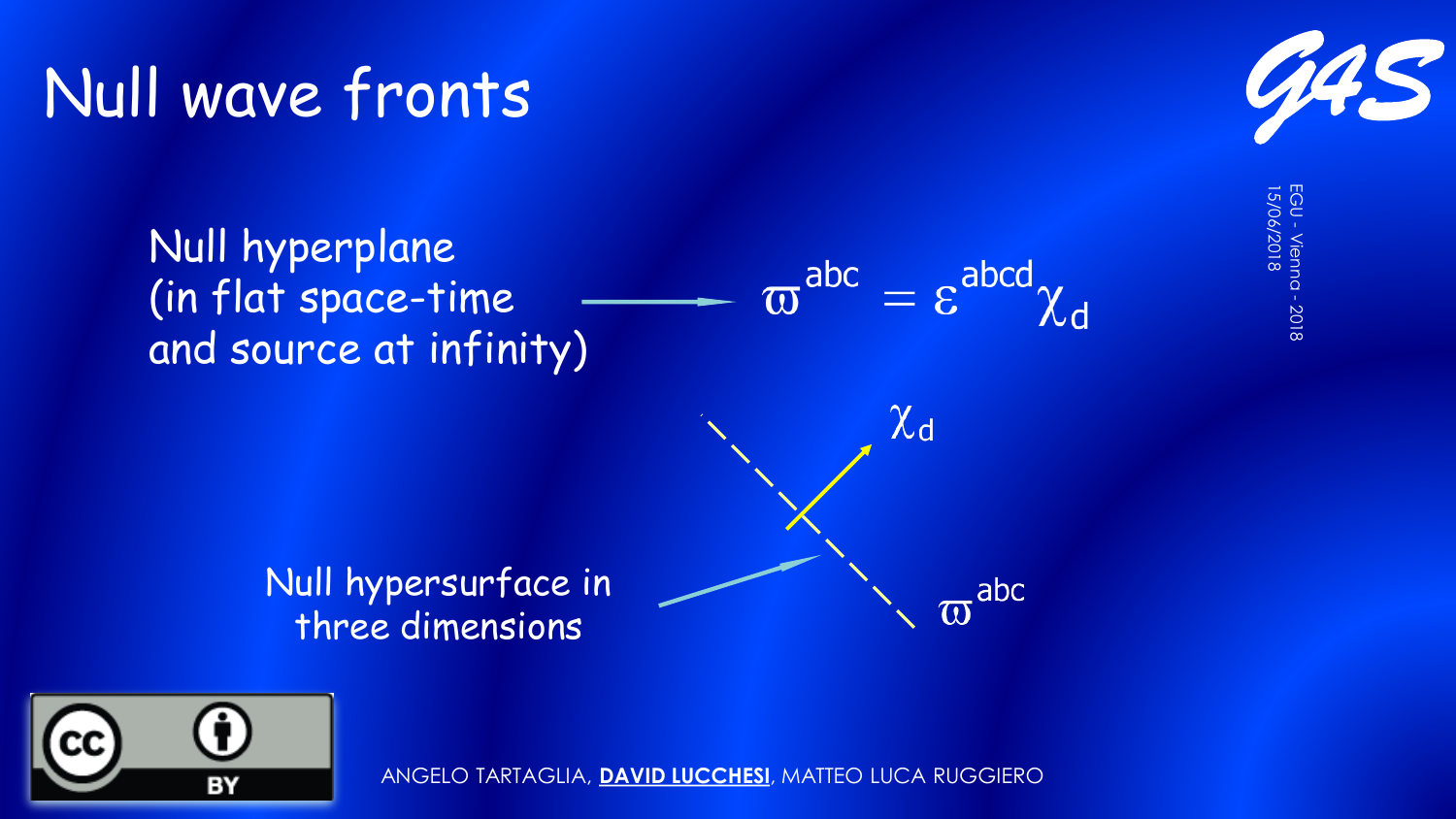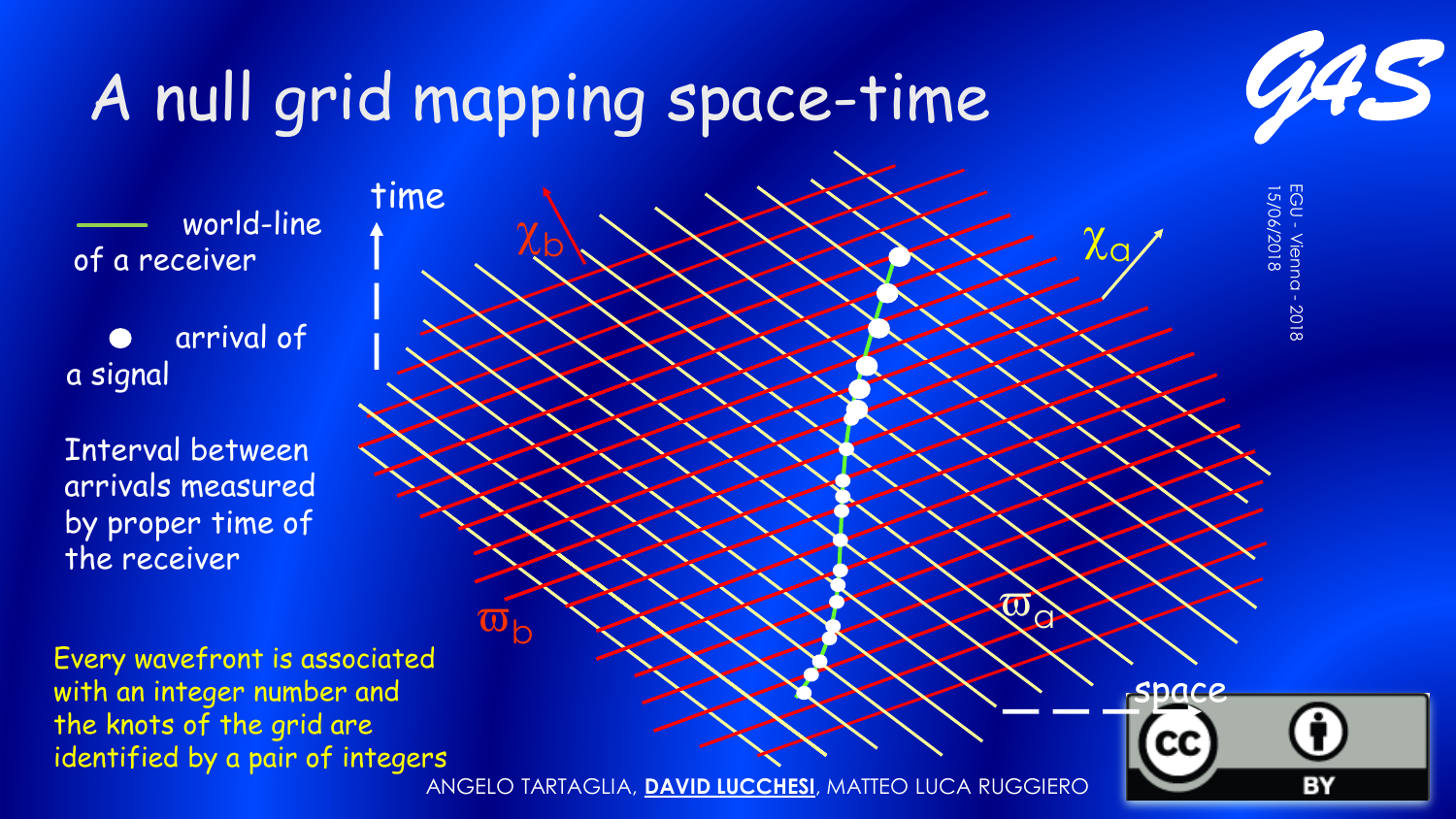

15/06/2018 EGU - Vienna -<br>15/06/2018 Vienna -

2018

#### Light coordinates of an event



fractional



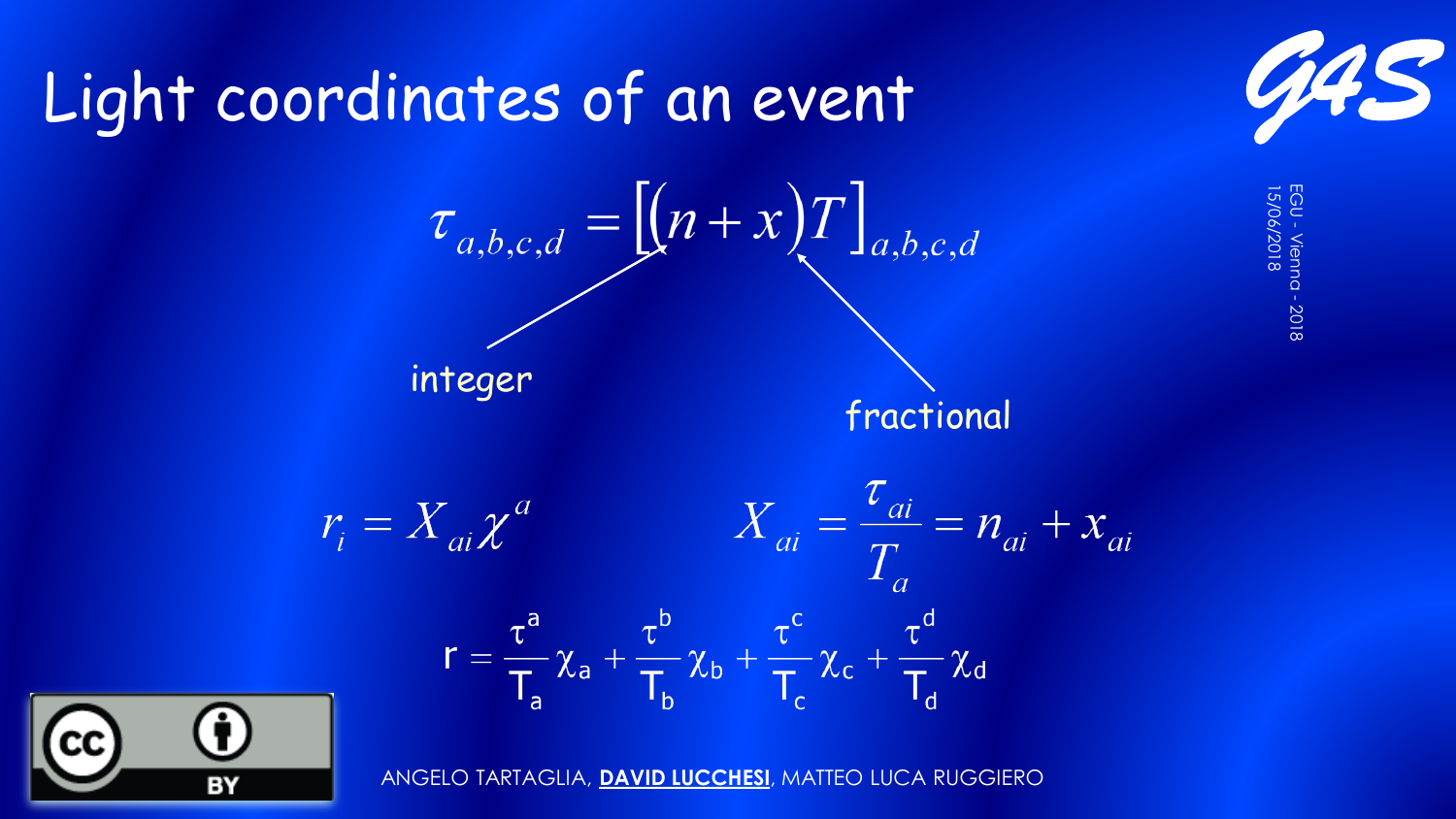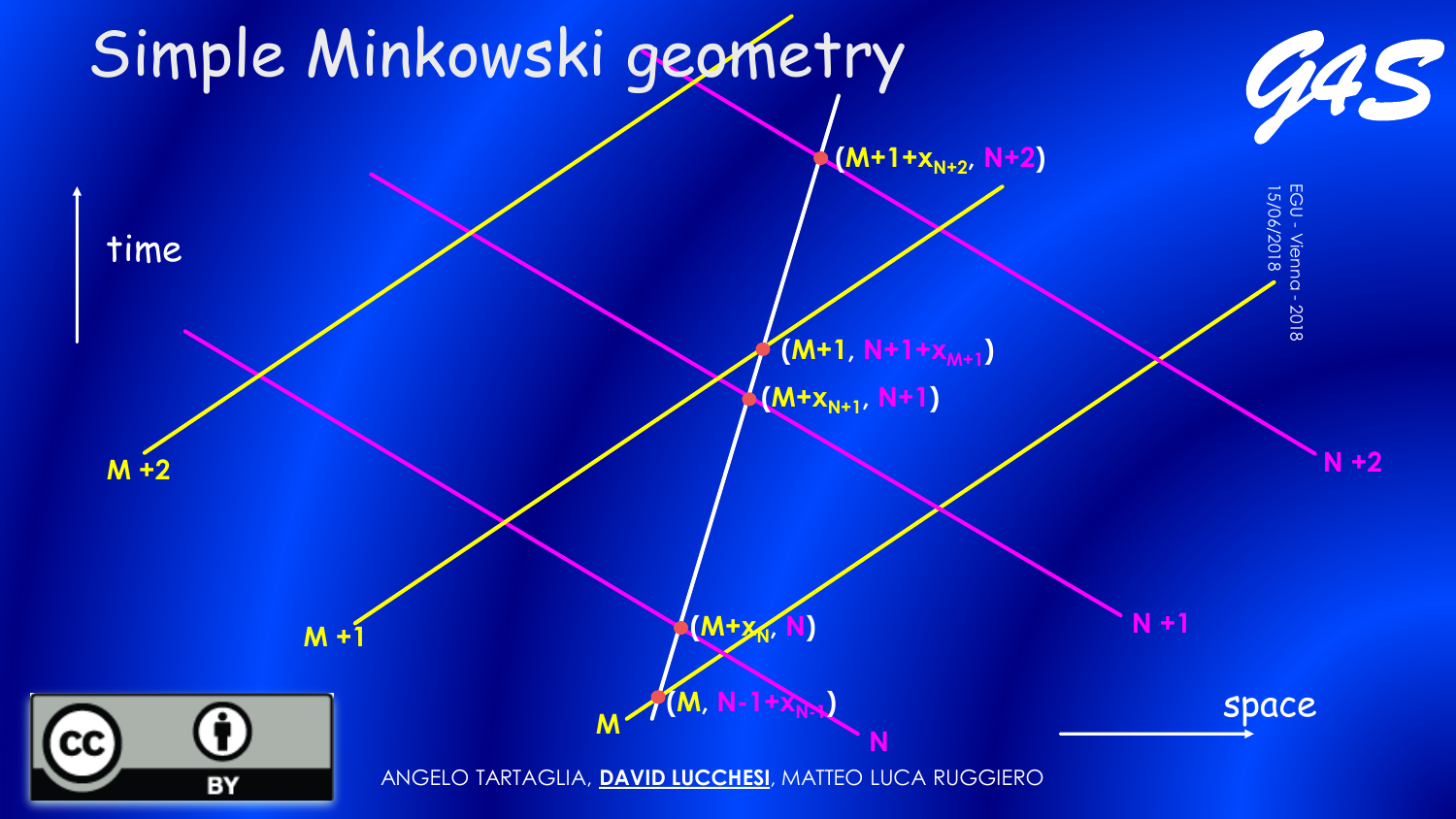## A linear algorithm i.e. a practical way to evaluate the fractional part x

When the worldline of the user is straight, or may be thought to be approximately straight, the knowledge of the time span between the arrivals of the pulses is sufficient to uniquely localize the reception events, and then the position of the user

Given a sequence of eight arrivals, simple linear relations between the time intervals and the x's hold

Solving the corresponding system of linear equations leads to the complete definition of the positions in spacetime of the first four reception events



With a moving sequence of events, possible to fully reconstruct the whole world ine of the receiver



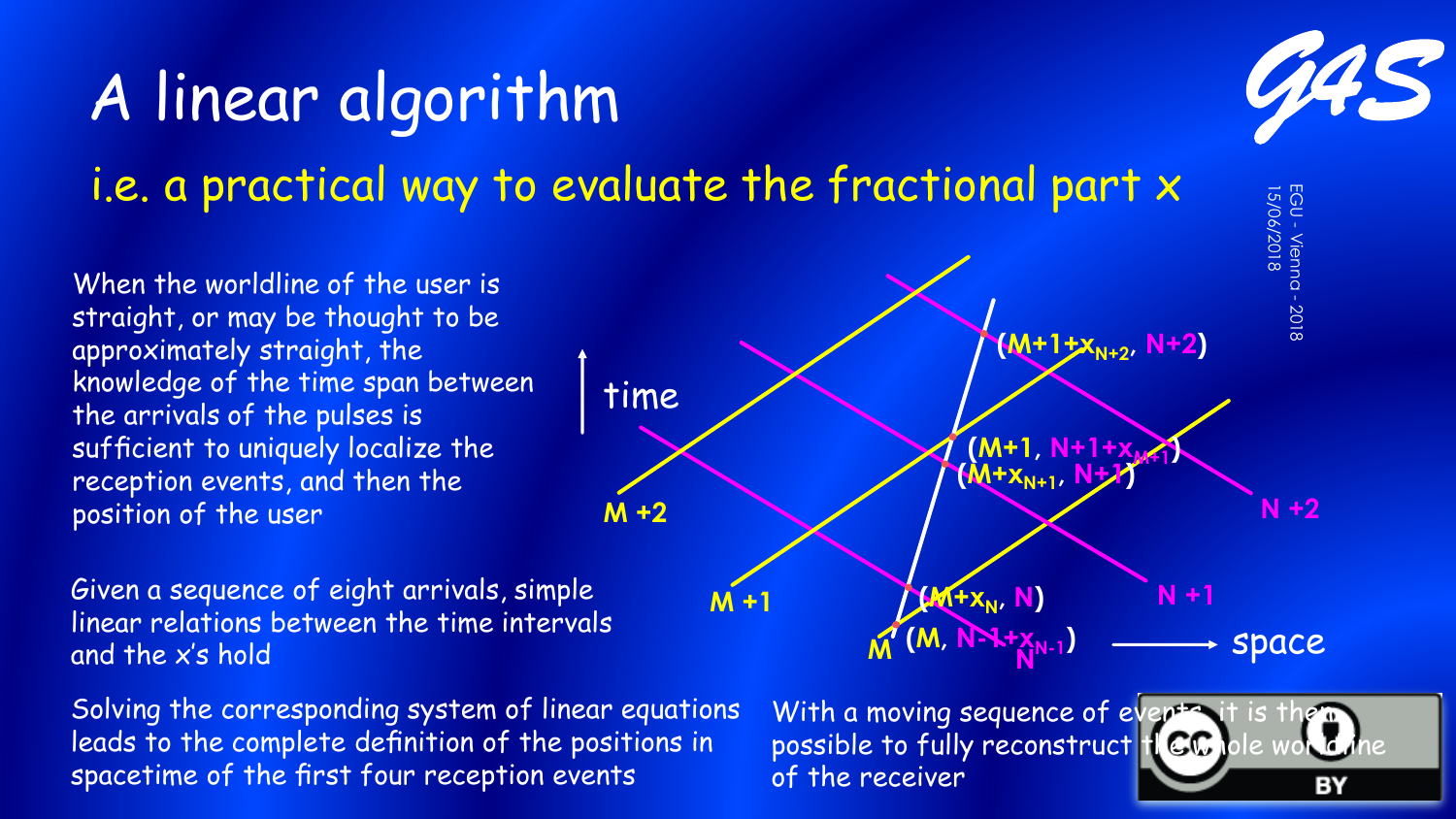## A linear algorithm

The arrival times of the signals in the sequence will correspond to the following space-time positions:

 $r_1 = (n_1 T)^a \mathcal{X}_a + [(n_1 + x_1)T]^b \mathcal{X}_b + [(n_1 + x_1)T]^c \mathcal{X}_c + [(n_1 + x_1)T]^d \mathcal{X}_d$  $r_2 = [(n_2 + x_2)T]^a \mathcal{X}_a + (n_2 T)^b \mathcal{X}_b + [(n_2 + x_2)T]^c \mathcal{X}_c + [(n_2 + x_2)T]^d \mathcal{X}_d$  $r_3 = [(n_3 + x_3)T]^a \mathcal{X}_a + [(n_3 + x_3)T]^b \mathcal{X}_b + (n_3T)^c \mathcal{X}_c + [(n_3 + x_3)T]^d \mathcal{X}_d$  $r_4 = [(n_4 + x_4)T]^a \mathcal{X}_a + [(n_4 + x_4)T]^b \mathcal{X}_b + [(n_4 + x_4)T]^c \mathcal{X}_c + (n_4T)^d \mathcal{X}_d$  $r_5 = [(n_1 + 1)T]^a \mathcal{X}_a + \cdots$ 



15/06/2018 EGU - Vienna<br>15/06/2018

Vienna -

2018 Let us next consider a sequence of arrival times from respectively sources a,b,c,d and label the corresponding events as 1,2,3,4,5,6,7,8. We choose the first event as coinciding with the crossing of a hypersurface belonging to the a family, so that xa1 = 0 . The second event will be at the next crossing of a b-hypersuface, the third will be at the encounter with the subsequent chypersurface, and so on

$$
r_6 = \cdots
$$

$$
r_7 = \cdots
$$

 $r_8 = \cdots$ 



$$
r_{ij} = r_j - r_i = \left(X_{aj} - X_{ai}\right)\chi^a = \Delta X_{ai}\chi^a
$$

$$
\frac{\tau_{ij}}{\tau_{jk}} = \frac{\Delta X_{1ij}}{\Delta X_{1jk}} = \frac{\Delta X_{2ij}}{\Delta X_{2jk}} = \frac{\Delta X_{3ij}}{\Delta X_{3jk}} = \frac{\Delta X_{4ij}}{\Delta X_{4jk}}
$$

At least 8 events (two series of four)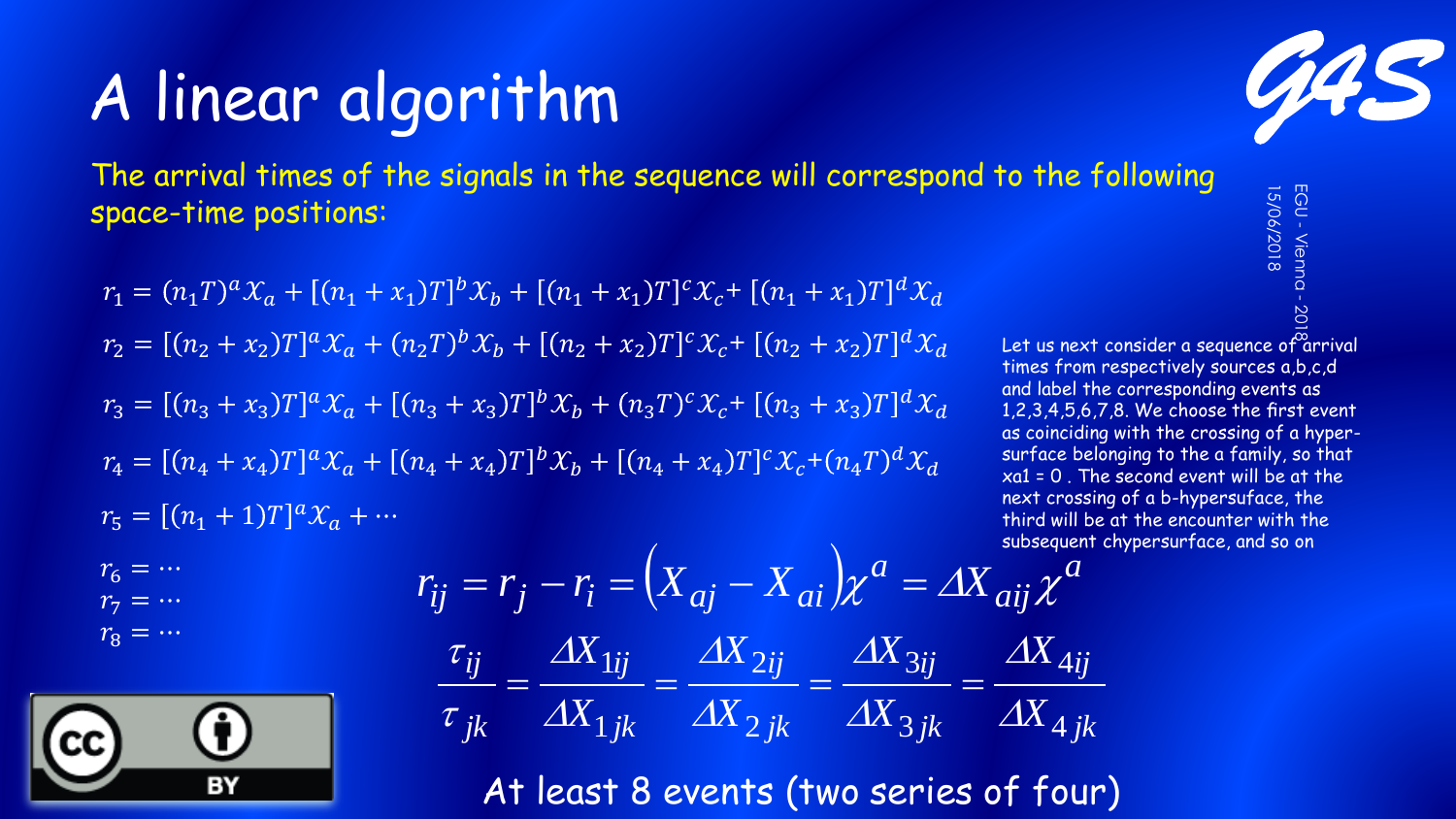

Coordinates in the null frame

We may easily count the n's but have no direct means to measure the x's. However if we suppose that the acceleration of the receiver is small enough to allow for the identification of the world line, in a couple of periods of the sources, with a straight line and if we carry on board the receiver a clock, we are able to measure the proper time intervals between the i-th and j-th arrival events, tij. With all this, trivial geometric considerations lead to the values of our interest. It is

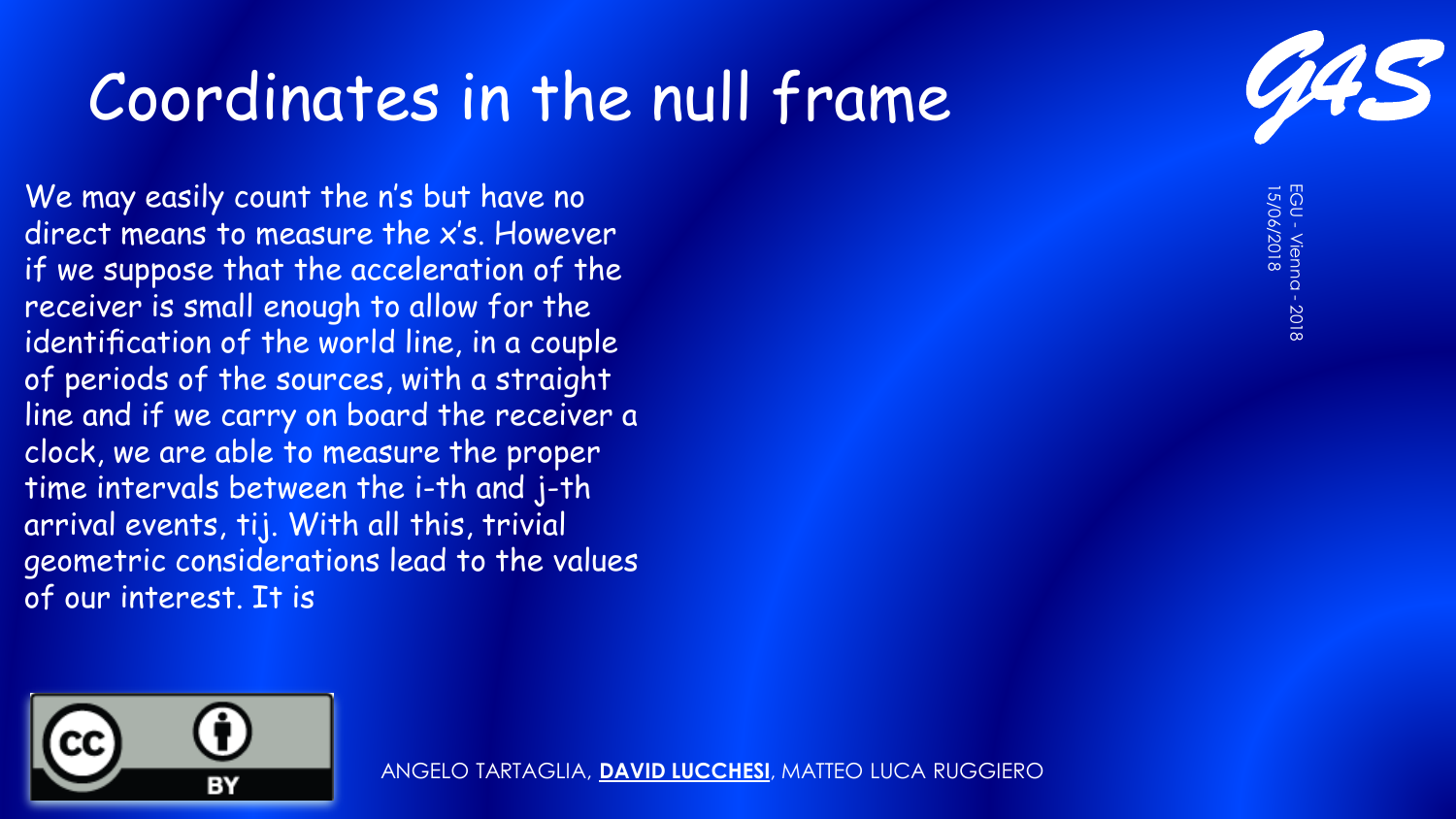#### Coordinates in the null frame



15/06/2018 EGU - Vienna -<br>I*5/06/2*018 Vienna - 2018



 $\tau_{ij} = \tau_j - \tau_i$ 

Difference of the proper arrival times between the j<sub>th</sub> and the i<sub>th</sub> event

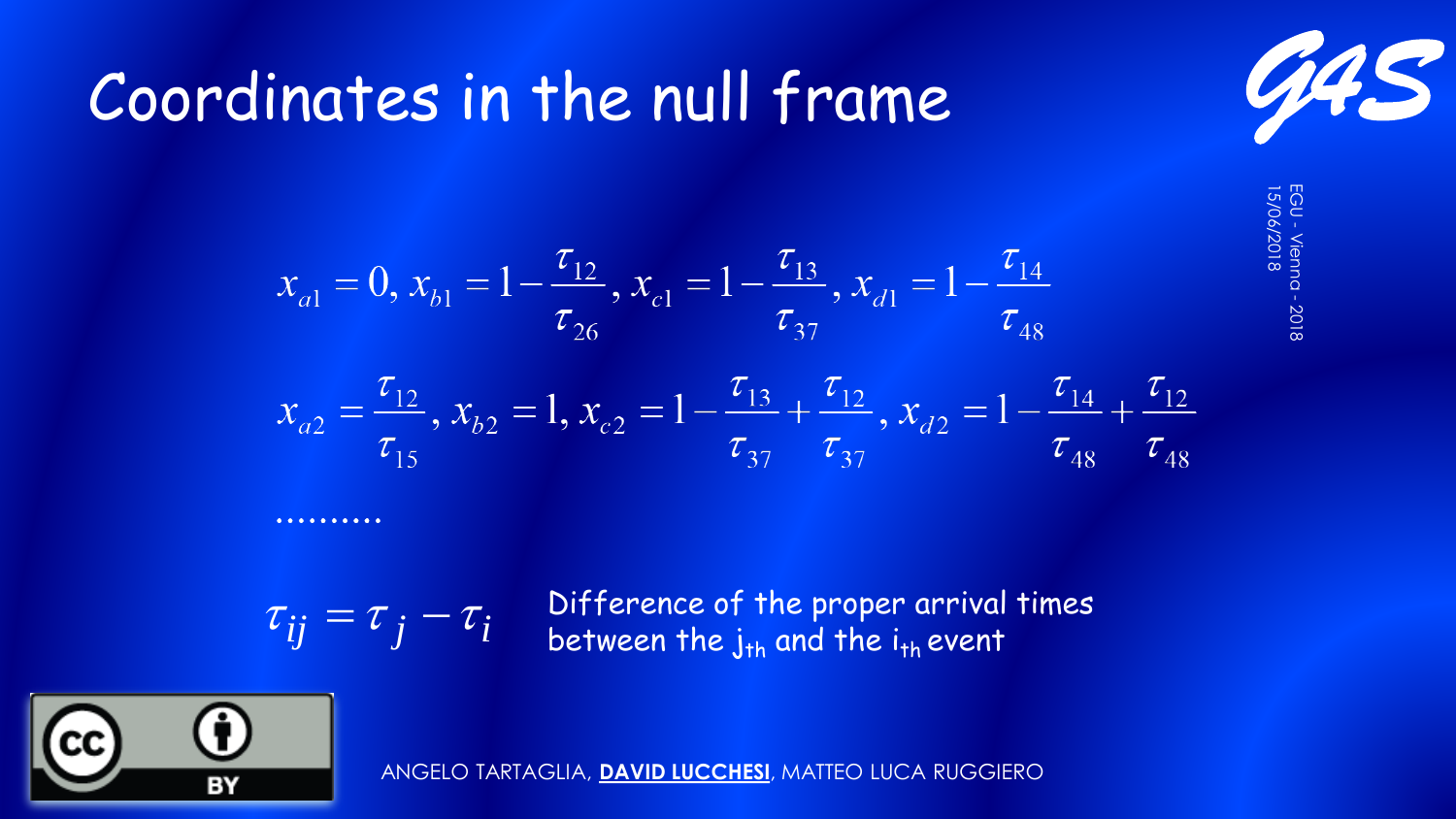## Uncertainties in the light coordinates

$$
\left|\frac{\delta x}{x}\right| \le 4\left(\frac{1}{\tau_{i,i+4k}} + \frac{\tau_{i,i+1}}{\tau_{i,i+4k}^2}\right)\delta\tau
$$

 $\delta\tau$ : accuracy of the onboard clock (a few ns)

$$
\left|\frac{\delta x}{x}\right| \sim 10^{-9}
$$



ANGELO TARTAGLIA, **DAVID LUCCHESI**, MATTEO LUCA RUGGIERO

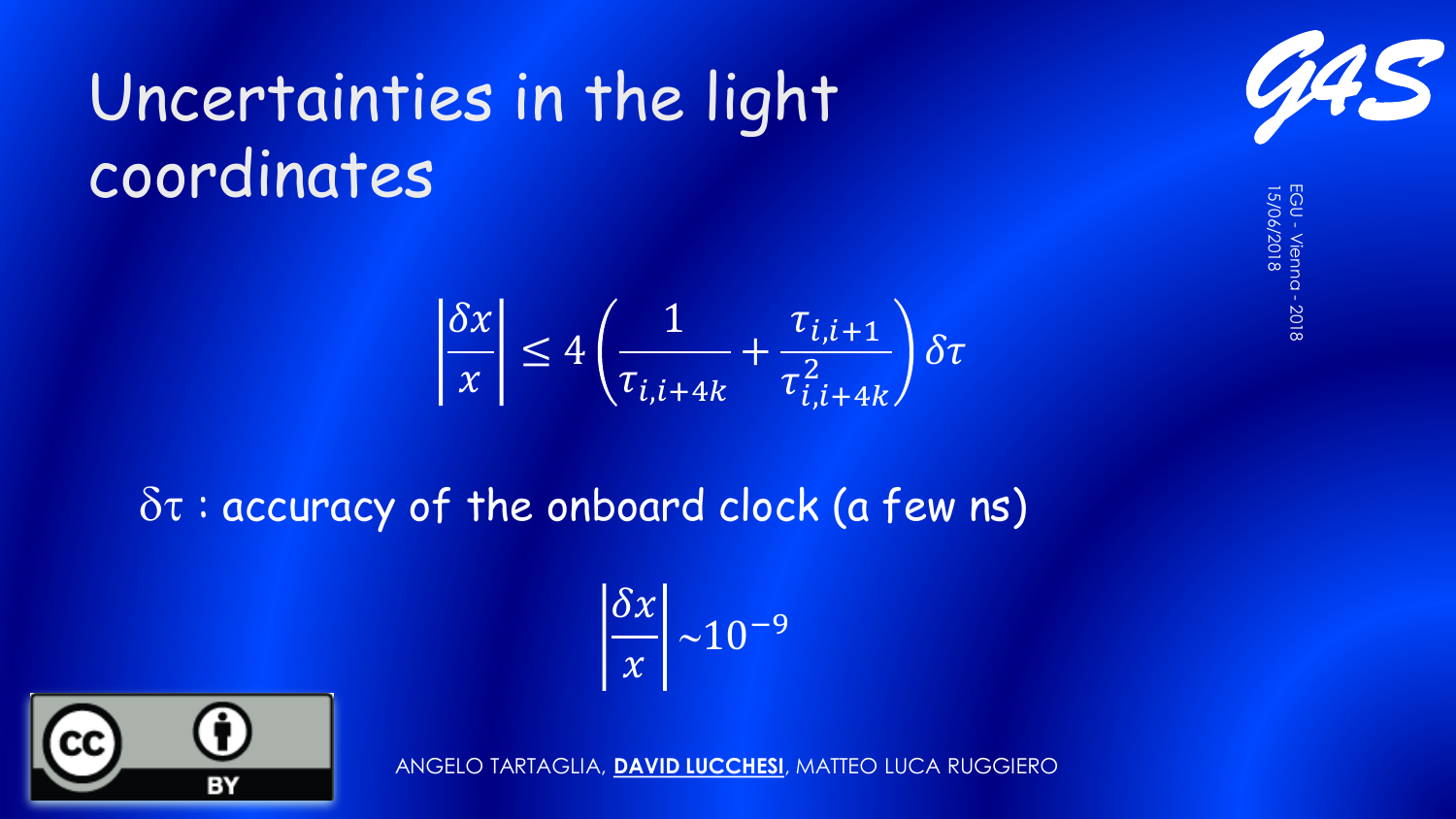## Conversion from null to practical coordinates

Straighforward when sources at infinity (pulsars)

More elaborate when sources are at finite distance

In any case: very high accuracy when positioning is with respect to a starting point along the space-time trajectory of the receiver



ANGELO TARTAGLIA, **DAVID LUCCHESI**, MATTEO LUCA RUGGIERO

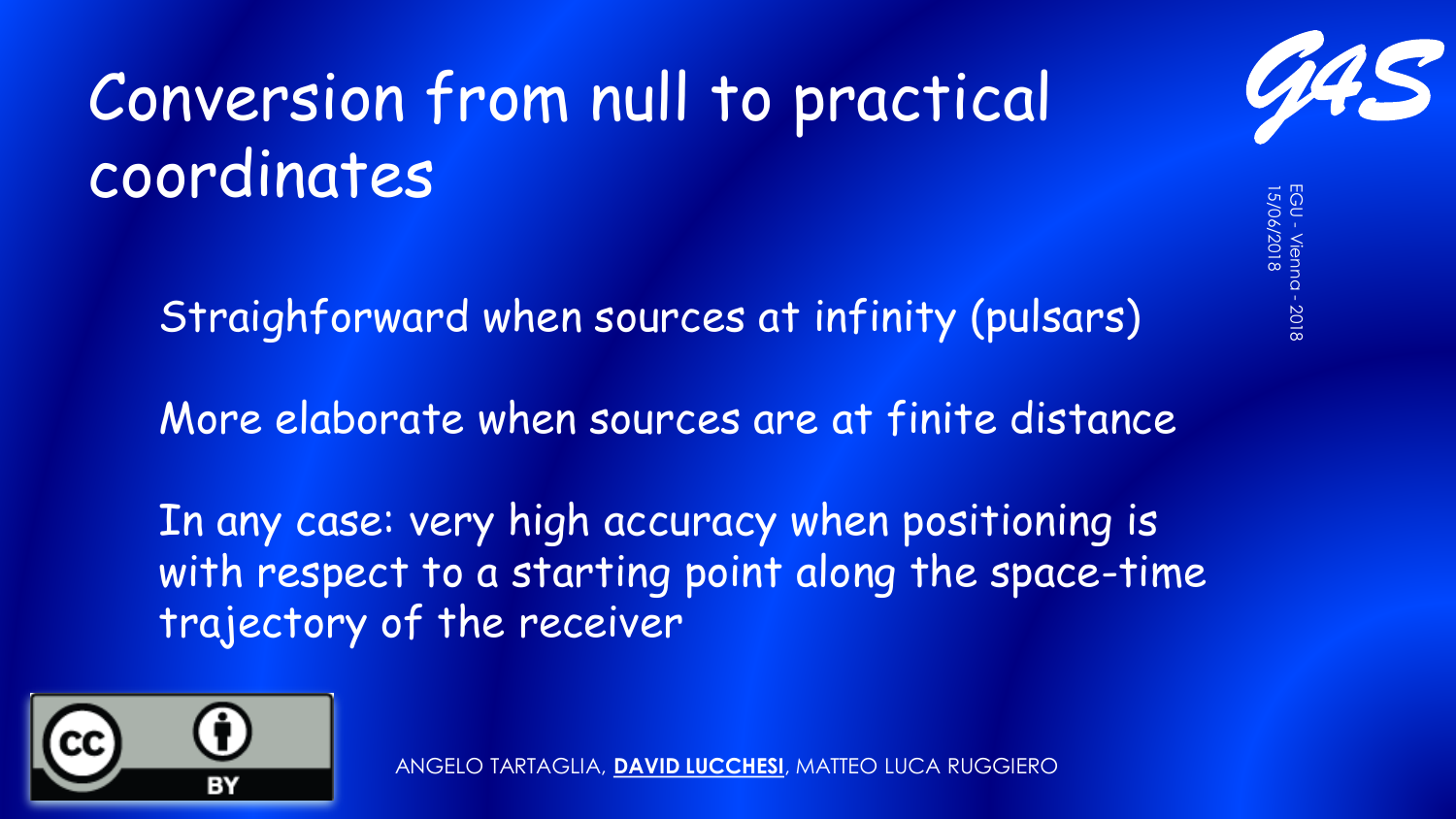## Double aim of the application of the RPS to G4S

a) To offer an additional approach to the orbit determination

b) To test the RPS in inverse configuration, in view of other applications